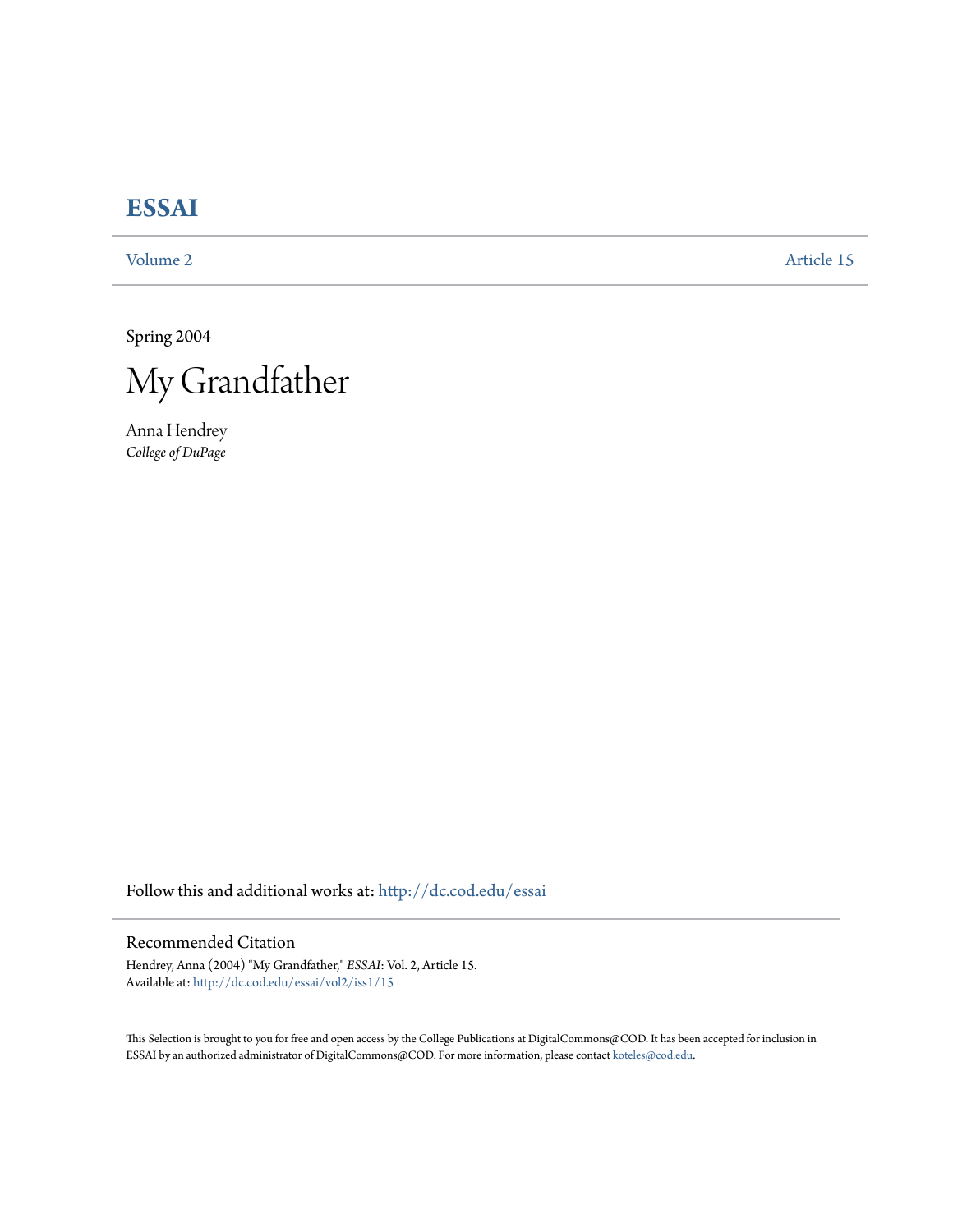#### My Grandfather

#### by Anna Hendrey

### (English 101)

The Assignment: Assignment is based on a reading by N. Scott Momaday ("The Way to Rainy Mountain") in which the author describes his grandmother, who serves as a link between him and family traditions. The student is asked to describe her own grandparents and use details that show a connection to her family's cultural identity. (Descriptive paper)

rowing up I never really got to know my grandfather. This was not because I didn't spend enough time with him. Even though we lived two states away, I spent many weeks with him every year throughout my childhood. My grandfather never seemed at ease around children, not even his grandchildren. He wasn't the kind of man that would let anyone close to him. Even though he did not show emotion or share his thoughts and feelings with me, I knew my grandfather loved me. It was never spoken, but I knew it was there. Maybe it was in the expression on his face when we arrived for our yearly visits. Somewhere in his face I could see that he was very happy to see us. Or maybe it was in the small showing of emotion in the tense hug he would give us when we were leaving after our visit to go back home till next year. I never could pinpoint it, but I knew somehow that he did love me. Grow<br>Greve<br>avenue his or

My Grandpa was not the kind of grandpa that took his grandchildren fishing or to the park to play. My grandfather did not believe in children playing. This was a waste of one's energy. He believed that a person had only so much energy in their life and it should not be wasted on play. He was a man who believed in hard work. Even with his small stature he was a strong man and did physical labor all his life. He was full of pride and believed in the traditional Italian ways. These traditions held true in my grandparents marriage. My grandfather ruled the home and supported the family. My grandmother tended the children, garden, animals and all household chores. I never knew when I was young of the hardships this strong prideful man had been through. Until I became an adult I never understood what had shaped him into the man he became.

In 1904, Antonio, my grandfather, was born in a small coal mining town called Cambridge in West Virginia. He was the firstborn child of Italian immigrants that had only been in America a very short time. Seven more children would follow after him making him the oldest child of eight, which would put enormous responsibility on him at a very young age. In Italy his parents had been farmers and lived in poverty. They left their home, family, and everything they knew to come to America in hopes of a better life and a brighter future.

When they arrived in America Antonio's father found work in the coal mines of West Virginia. His father spent long hours every day but Sunday doing the strenuous physical labor of a coal miner. Antonio's father worked in the coal mines till 1906, when Antonio turned two. He then decided that America was not where he wanted to stay. He missed Italy, and the hardships here along with the language barrier were too much for him. He moved his wife and my grandfather back to Italy.

My grandfather would live in Italy until 1914 when the beginnings of WWI would force my grandfather's family to relocate again. His father feared he would be drafted into the war and would have to leave his family that was already struggling to survive. He would not take this chance and again they left everything they owned and came back to America. Once again they settled in the mountains of West Virginia and his father went back to working in the mines.

My grandfather's life was full of hard work and hardships. He grew up in poverty having only the barest of necessities available to him. At the age of eleven my grandfather wanted to quit school to help out the family by going to work in the coal mines with his father. His parents did not want this life

1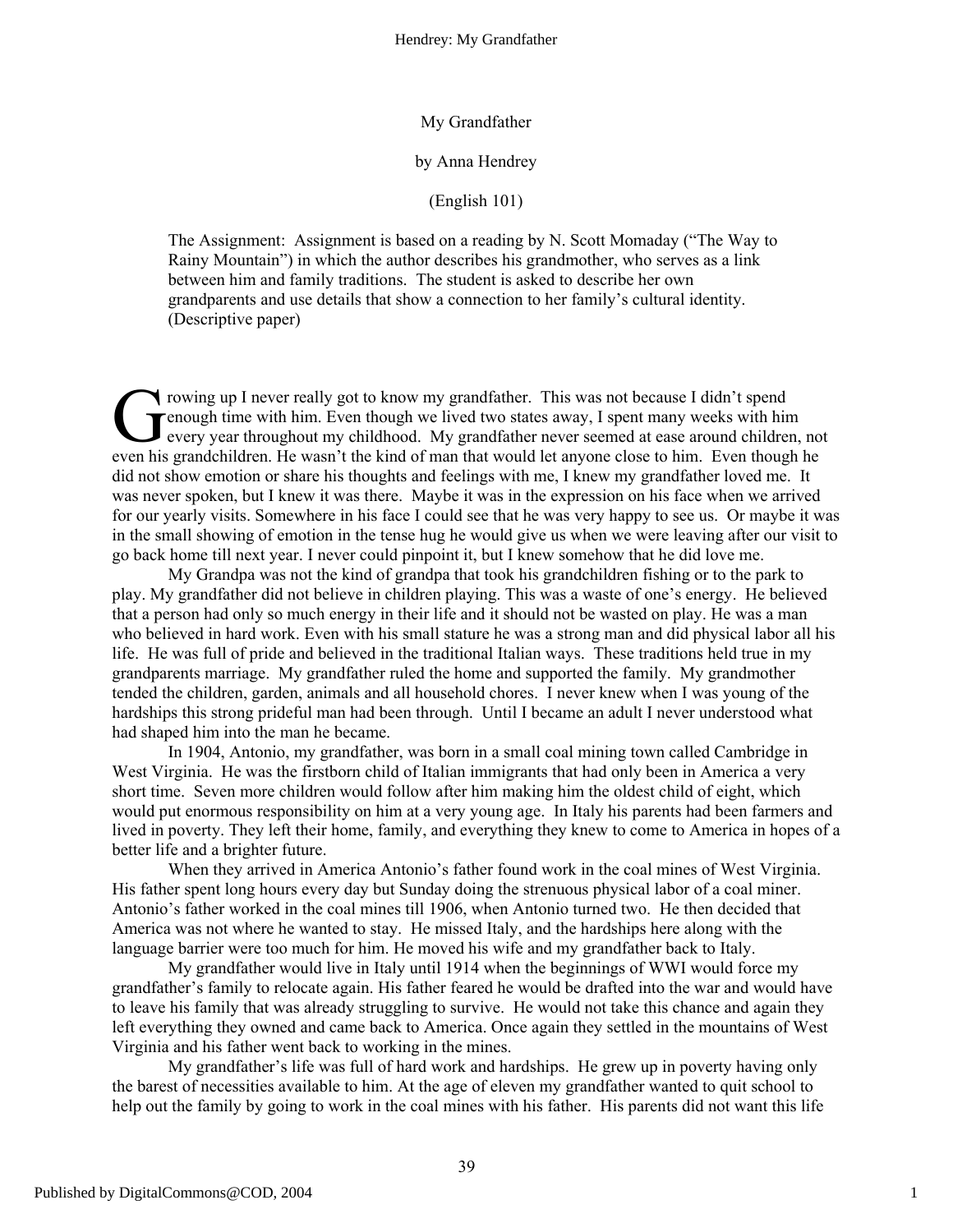for him but my grandfather begged his parents to let him work and help the family. They finally gave into his will and gave my grandfather permission to quit school after the fifth grade and work full time as a coal miner.

Children that worked in the mines did the same work as adults. My grandfather would take his pick and shovel and go deep under the ground into the cold dark mines to mine the coal. He was paid by how many cars of coal he would fill. He would swing his pick into the mine walls knocking the coal loose and then shovel it by hand into the rail cars. He would then push the cars up the tracks by hand to the processing area. The cars would then be inspected before the men were paid. Money would be deducted if there were any mud or dirt in the cars. He would be paid a small amount for each car he filled. This money would be brought home to his mother who would give him a small portion of it for himself and the rest would be used to support the family. My grandfather lost his childhood in the coal mines and the hardships he faced as a child molded him into a man that could not take joy in life like other men could. He was constantly driven to keep ahead for fear he would not make it in a harsh world if he slowed down.

When my grandfather was twenty years of age he met the woman he would marry, Julia. She was also the child of Italian immigrants and the oldest of her many siblings. Against her parents' wishes not to marry at such a young age she married my grandfather when she was sixteen. My grandfather began his life with his young bride in 1925. They made their home on a piece of property he shared with his father in a small town in West Virginia named Lumberport. On this piece of land, up the path from his father's home, my grandfather built the house that they would live in their entire life. The home consisted of two rooms and a coal burning stove in the middle of the rooms to provide heat. My grandfather built an outhouse and dug a well so they would have fresh water. Electricity was not installed for many years. The land provided them enough room to raise chickens, pigs and a cow for milk. They also had a large garden to provide fresh vegetables. Together in this small home they began their family.

My grandfather's first child was born in 1928. He was a strong and healthy son. In the following years he would have eight more sons. Only three of those would survive after birth leaving him with four healthy sons. Financially they were doing well on my grandfather's pay from the mines. My grandfather was a hard worker and never wasted his money. He scrimped and saved eight hundred dollars, which he kept in a savings account in the Lumberport bank. In the 1920's eight hundred dollars could buy a new house in Lumberport. To save such a large sum of money was quite an achievement for my grandfather. In 1929 the stock market crashed and the Lumberport Bank went under. My grandfather lost all the money he had spent years saving. This experience would keep him from ever trusting a bank again.

The Great Depression came and once again my grandfather was faced with poverty. He was laid off from his job in the mines and he did not know how he would feed his family. He found work here and there, but this was not enough to keep his family from starving. He made a decision to look for work in the Midwest. Leaving his wife and children behind he traveled to Chicago in hopes of finding work. He found a job working in a factory in the city. This job provided him with enough money to send home to take care of his wife and children.

Things were going so well with his job he decided to move his family from their home in West Virginia to Chicago. As his wife packed up the family and made arrangements to move, the factory he worked for closed its doors in financial ruin. He went home to tell his wife and children the bad news. They would not be moving and again he was without means to support the family. He found odd jobs here and there, barely keeping his family fed. Finally with the start of WWII the Depression came to an end and the work resumed in the mines. My grandfather kept his family out of the bread lines and they never accepted charity through those harsh times. This he would be very proud of.

During the 1940's my grandfather was doing well financially and his family was thriving. This was partly because he was promoted to a foreman in the mines. This new position provided higher pay and easier work with less physical labor. It took hard work and determination for my grandfather to qualify for this job. He went back to school and had to pass many classes before he could even be considered for the position. He worked hard at the studies and even though he only had a fifth grade education he passed the exam and became a foreman.